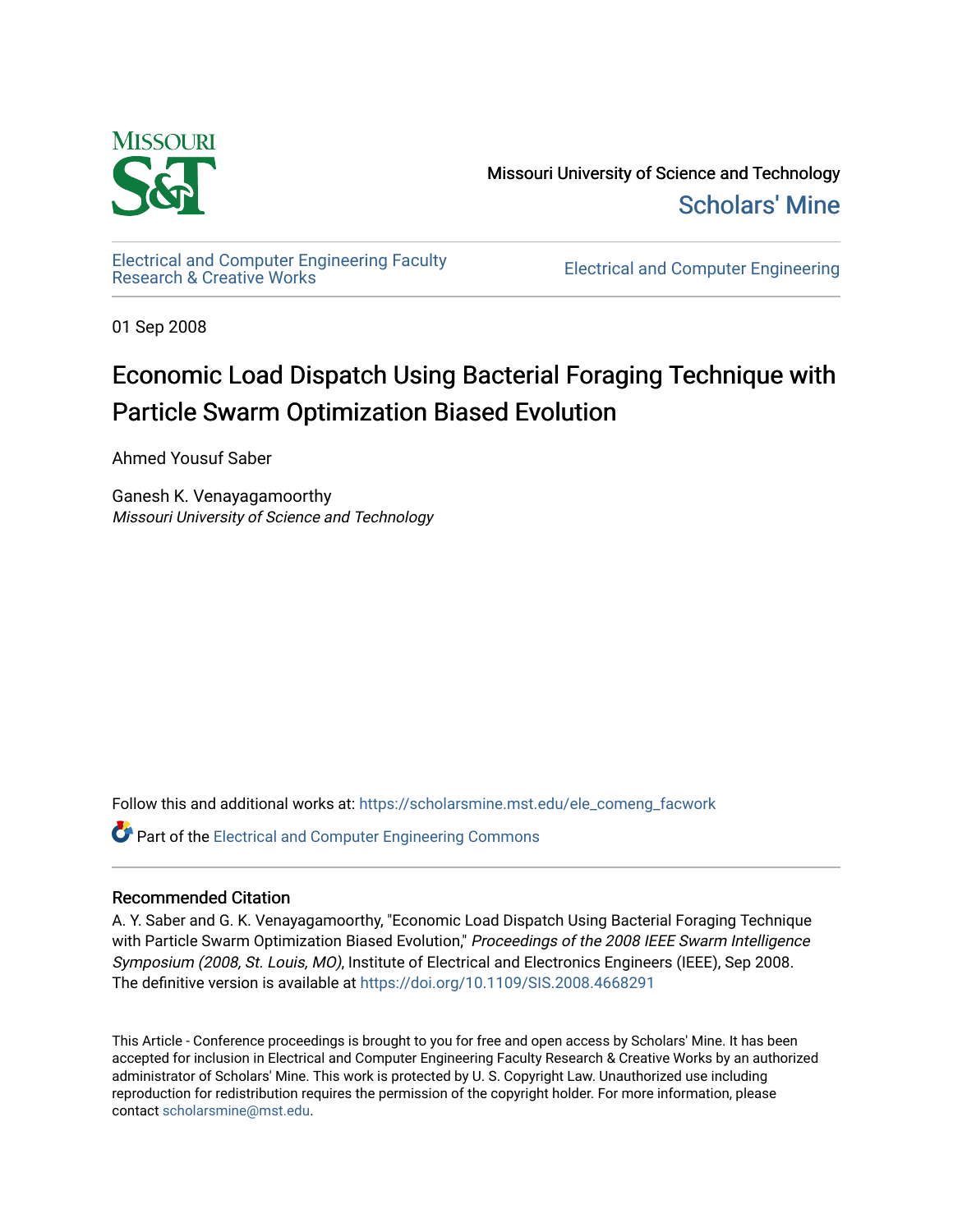# Economic Load Dispatch using Bacterial Foraging Technique with Particle Swarm Optimization Biased Evolution

*Abstract***—This paper presents a novel modified bacterial foraging technique (BFT) to solve economic load dispatch (ELD) problems. BFT is already used for optimization problems, and performance of basic BFT for small problems with moderate dimension and searching space is satisfactory. Search space and complexity grow exponentially in scalable ELD problems, and the basic BFT is not suitable to solve the high dimensional ELD problems, as cells move randomly in basic BFT, and swarming is not sufficiently achieved by cell-to-cell attraction and repelling effects for ELD. However, chemotaxis, swimming, reproduction and elimination-dispersal steps of BFT are very promising. On the other hand, particles move toward promising locations depending on best values from memory and knowledge in particle swarm optimization (PSO). Therefore, best cell (or particle) biased velocity (vector) is added to the random velocity of BFT to reduce randomness in movement (evolution) and to increase swarming in the proposed method to solve ELD. Finally, a data set from a benchmark system is used to show the effectiveness of the proposed method and the results are compared with other methods.**

*Index Terms***—Bacterial foraging technique, particle swarm optimization, economic load dispatch.**

# I. INTRODUCTION

Load demand is distributed among running units in economic load dispatch (ELD) problems. An optimal ELD should meet load demand, generation limit, ramp rate, prohibited operating zone, etc. considering network losses at every time interval such that the total cost is minimum [1]. It is the main complex computational intensive part of unit commitment problems [2]. Therefore, ELD is one of the most important problems in power systems optimization area.

A bibliographical survey on ELD methods reveals that various numerical optimization techniques have been employed to approach the ELD problem. ELD is solved traditionally using mathematical programming based on optimization techniques such as lambda iteration, gradient method, dynamic programming (DP) and so on  $[1, 3-6]$ .

Complex constrained ELD is addressed by intelligent methods. Among these methods, some of them are genetic algorithm (GA) [7-8], evolutionary programming (EP) [9-10], tabu search [11], hybrid EP [12], neural network (NN) [13], adaptive Hopfield neural network (AHNN) [14], particle swarm

Ahmed Y. Saber Ganesh K. Venayagamoorthy Dept. of Electrical and Computer Engineering Real-Time Power and Intelligent Systems Laboratory King Abdulaziz University, P.O. Box 80204 Missouri University of Science and Technology Jeddah 21589, KSA MO 65409-0040, USA aysaber@ieee.org gkumar@ieee.org

> optimization (PSO) [15-23]. Basic bacterial foraging technique (BFT) is described in [24-26], and BFT is applied for optimization in [27]; however, researchers have not tried to solve ELD using BFT.

> Lambda iteration, gradient method [1, 3-4] can solve simple ELD calculations, which are not sufficient for real applications. However, they are fast. Intelligent methods in [7-27] are general and thus they have randomness/blindness for a particular problem. For complex ELD problems, the intelligent methods should be modified so that they can solve economic dispatch problems properly and efficiently.

> Some general optimization software packages are also available for modeling ELD problems [28-29]. However, software companies urge state-of-the-art technologies to continuously update their products.

> Swarm optimization methods are very popular in recent days because they have information sharing and conveying mechanisms. Among swarm optimization methods, bacterial foraging and PSO are very promising. Each method has different set of advantages and disadvantages regarding local minima, randomness, direction of movement, attraction/repelling, swarming and so on. Random velocity of BFT is improved by using PSO movement (evolution). Best cell (particle) biased velocity (vector) is applied in the proposed method in addition to use the random velocity of BFT - called BFT with PSO biased evolution (BFT-PSOBE). The proposed method therefore includes advantages of both bacterial foraging technique and particle swarm optimization, and also excludes disadvantages of bacterial foraging technique.

> BFT with PSO biased evolution for ELD is introduced first time in this paper and the rest of the paper is organized as follows. In Section II, problem formulation and constraints of ELD are discussed. The proposed method, applied distributions, algorithm and constraints management are explained in Section III. Simulation results are reported in Section IV. Finally, conclusion is drawn in Section V.

### II. ELD PROBLEM FORMULATION

## *A. Nomenclature and Acronyms*

The following notations are used in this paper.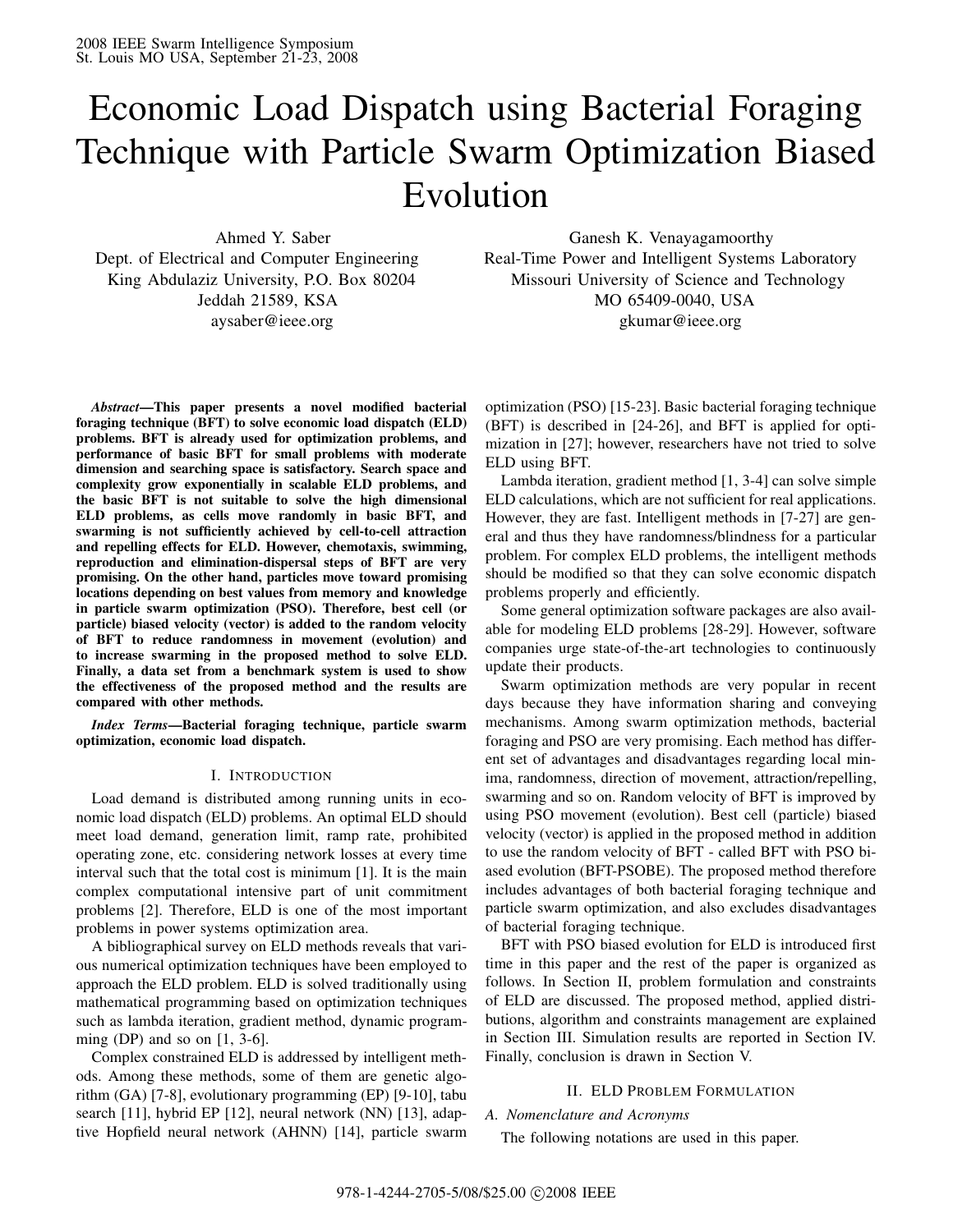| N                       | Number of units of a system                |
|-------------------------|--------------------------------------------|
| $p_i$                   | Output power of <i>i</i> th unit           |
| $p_{i,m}$               | Output power of unit $m$ for bacterium $i$ |
| $P_i$                   | Position of bacterium i                    |
| $P_i^{max} \ P_i^{min}$ | Maximum output limit of <i>i</i> th unit   |
|                         | Minimum output limit of $i$ th unit        |
| $P_i^{max}(t)$          | Maximum output power of unit i at time $t$ |
|                         | considering ramp rate                      |
| $P_i^{min}(t)$          | Minimum output power of unit i at time $t$ |
|                         | considering ramp rate                      |
| D                       | Demand                                     |
| R.                      | System reserve                             |
| $\mathcal{FC}()$        | Fuel cost function                         |
| TC                      | Total cost                                 |
| $RUR_i$                 | Ramp up rate of unit $i$                   |
| $RDR_i$                 | Ramp down rate of unit $i$                 |
| $P_{loss}$              | Network losses                             |
| J()                     | Objective/cost function                    |
|                         |                                            |

#### *B. Objective Function*

The objective of ELD problem is the minimization of total generation cost considering equality and inequality constraints. Fuel cost function:

Main generation cost is fuel cost. Usually, fuel cost of a thermal unit is expressed as a second order approximate function of its output *pi*.

$$
\mathcal{FC}_i(p_i) = a_i + b_i p_i + c_i p_i^2 \tag{1}
$$

where  $a_i$ ,  $b_i$  and  $c_i$  are positive fuel cost coefficients of unit *i*.

To take care about valve-point effects, sinusoidal functions are added as below.

$$
\mathcal{FC}_i(p_i) = a_i + b_i p_i + c_i p_i^2 + |e_i \sin(f_i(P_i^{min} - p_i))| \tag{2}
$$

where  $e_i$  and  $f_i$  are valve-point coefficients of unit  $i$ , and the cost function is a non-convex complex polynomial.

Therefore, the objective function of ELD for an *N*-unit system is

$$
\min_{p_i} \mathcal{TC} = J(p_1, p_2, \dots, p_N) = \sum_{i=1}^N \mathcal{FC}_i(p_i)
$$
\nsubject to the following constraints:

\n(3)

subject to the following constraints.

In other words, the goal is to determine  $p_i$ ,  $i = 1, 2, \ldots, N$ , so that  $TC$  is minimum subject to the following constraints in Section II-C. Any new type of cost may be included (e.g., carrying cost, maintenance cost, emission cost and so on) or any existing type of cost may be excluded from the objective function according to the system operators' demand. Different weights may also be assigned to different types of cost depending on their relative importance in the changing environment.

#### *C. Constraints*

The constraints that must be satisfied during ELD optimization process are as follows.

# 1. System power balance

Total generated power from all committed units must satisfy  $t$  load demand.

$$
D = \sum_{i=1}^{N} p_i - P_{loss}.
$$
\n<sup>(4)</sup>

Power loss (*Ploss*), which depends on physical geographical network and generated power level (*pi*), should be minimum for the generation cost minimization.

# 2. Spinning reserve

Adequate spinning reserves are required to increase reliability of the system.

$$
\sum_{i=1}^{N} P_i^{max} \ge D + P_{loss} + R. \tag{5}
$$

Fixed amount or a predefined percentage (e.g., 5%) of maximum load demand is used as spinning reserve. Higher spinning reserve makes a system more reliable; however, it will increase running cost. Usually spinning reserve is fulfilled in unit commitment scheduling.

3. Generation limits

Each unit has generation range, which is represented as

$$
P_i^{min} \le p_i \le P_i^{max}.\tag{6}
$$

This constraint prohibits a cheap unit to generate power more than its maximum limit as well as an expensive unit to generate power less than its minimum limit.

#### 4. Ramp rate

For each unit, output is limited by time dependent ramp up/down rate at each hour as given below.

$$
P_i^{min}(t) \le p_i(t) \le P_i^{max}(t) \tag{7}
$$

where  $P_i^{min}(t) = \max (p_i(t-1) - RDR_i, P_i^{min})$  and  $P_i^{max}(t) = \min (p_i(t-1) + RUR_i, P_i^{max}).$ 

# 5. Prohibited operating zones

In practical operations, the generated output  $p_i$  of unit *i* must avoid operations in prohibited zones. The feasible operating zones of unit *i* can be described as

$$
p_i \in \left\{ \begin{array}{l l l} P_i^{min} \leq p_i \leq p_{i,1}^l \\ P_{i,j-1}^u \leq p_i \leq p_{i,j}^l, \quad j=2,3,\ldots,Z_i \\ P_{i,Z_i}^u \leq p_i \leq P_i^{max} \end{array} \right. \tag{8}
$$

where  $p_{i,j}^l$  and  $p_{i,j}^u$  are lower and upper bounds of the *j*th prohibited zone of unit *i*, and *Z<sup>i</sup>* is the number of prohibited zones of unit *i*.

#### 6. Network losses

In the economic dispatch, network losses are taken into account as functions of generated outputs and *B* coefficients matrix [1, 8].

$$
P_{loss} = \sum_{i=1}^{N} \sum_{j=1}^{N} p_i B_{ij} p_j + \sum_{i=1}^{N} B_{i0} p_i + B_{00}.
$$
 (9)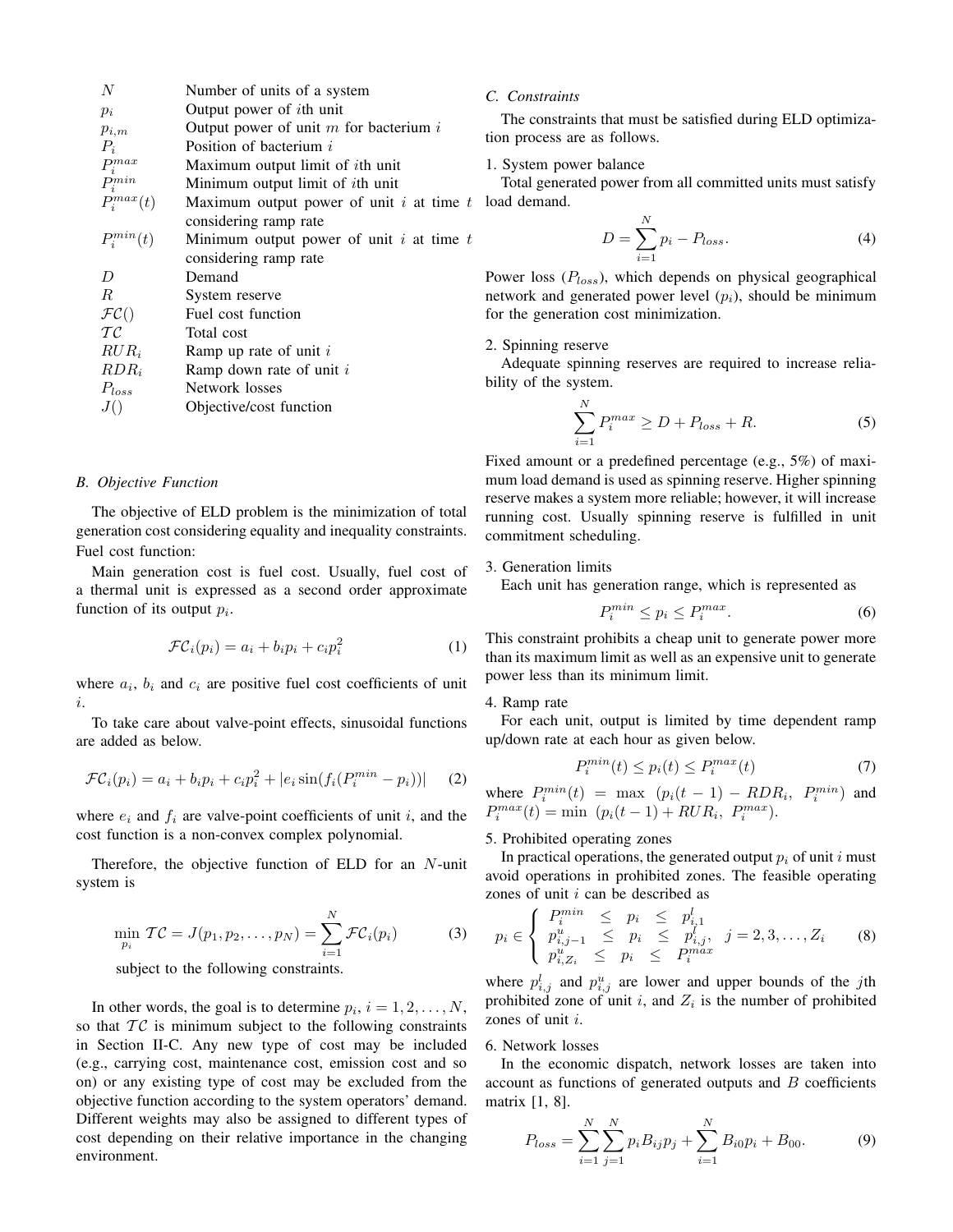$[B_{ij} = i j$ th element of loss coefficient symmetric matrix *B* 

 $B_{i0} = i$ th element of the loss coefficient vector

 $B_{00}$  = loss coefficient constant]

# 7. Initial status

Initial status must be considered, as ELD is a part of unit commitment problem [1-2].

# III. PROPOSED METHOD

# *A. Bacterial Foraging for Optimization*

To solve non-gradient optimization problems such as minimization, where analytical description of gradient is not present, bacterial foraging (BF) is one of the suitable methods. Let  $P_i$  be the initial position of bacterium *i*, and  $J(P_i)$ represents an objective function with the combined effect of attractants and repellents from the environment. Let  $J(P_i) < 0$ ,  $J(P_i) = 0$  and  $J(P_i) > 0$  represent the bacterium at location  $P_i$  is in nutrient rich, neutral and noxious environments, respectively. Chemotaxis is a foraging behavior that implements a type of optimization where bacteria try to climb up the nutrient concentration (i.e., lower and lower values of  $J(P_i)$ ) and avoid being at positions  $P_i$  where  $J(P_i) \geq 0$  [26].

With the initial position  $P_i$ , a bacterium  $(i)$  takes a chemotactic step  $(j)$  with the step size  $C(i)$  and calculates the objective function value  $(J(P_i))$  at each step. If at position  $P_i(j + 1)$ , the value *J* is better than at position  $P_i(j)$ , then another step of same size  $C(i)$  in this same direction will be taken again and again, if that step resulted in a position with a better value than at the previous step. This is a swim step and is continued until minimum value is reached but only up to a maximum number of steps  $(N_s)$ . After  $N_c$  chemotactic steps, a reproduction step (*Nre*) is taken in which the population is sorted in ascending order of the objective function value (*J*) and the least healthy bacteria are replaced by copies of the healthiest bacteria. The reproduction step is followed by elimination-dispersal (*Ned*) event. For each eliminationdispersal event, each bacterium in the population is subjected to elimination-dispersal (i.e., to eliminate a bacterium simply disperse one to a random location on the optimization domain) with probability *ped*.

Therefore, basically the bacterial foraging technique implements a type of biased random walk, which is not suitable for ELD problems in huge multi-dimensional space with constraints. This randomness is decreased by using PSO.

# *B. Overview of PSO Algorithm*

PSO is similar to other evolutionary algorithms where the system is initialized with a population of random solutions. Each potential solution, called a particle, flies in *N*dimensional problem space with a velocity, which is dynamically adjusted according to the flying experiences of its own and the best particle in the swarm [20-22].

$$
v_{ij} = w * v_{ij} + c_1 * rand((pbest_{ij} - p_{ij}) + c_2 * rand((pbest_j - p_{ij})).
$$
\n(10)

$$
p_{ij} = p_{ij} + v_{ij}.\tag{11}
$$

The location of the *i*th particle is represented as  $P_i$  =  $[p_{i1}, p_{i2}, \ldots, p_{iN}]^T$ . The best previous position of the *i*th particle is recorded as *pbesti*. The index of the best *pbest* among all the particles is represented by the symbol *g*. The location *pbest<sup>g</sup>* is called *gbest*. The velocity of *i*th particle is represented as  $V_i = [v_{i1}, v_{i2}, \dots, v_{iN}]^T$ . Next velocity and position of each particle are calculated using current velocity and the distances from *pbest*, *gbest*. In velocity calculation, the first term indicates the current velocity of the particle (inertia), second term presents the cognitive part of PSO where the particle changes its velocity based on its own thinking and memory, and the third term is the social part of PSO where the particle changes its velocity based on the social-psychological adaptation of knowledge. All the terms are multiplied by appropriate parameters.

#### *C. Data Structure of the Proposed Method*

In this paper, the position of *i*th bacterium in an *N*-dimensional space is represented by  $P_i$  (e.g.,  $P_i$  =  $[p_{i,1}, p_{i,2}, \ldots, p_{i,N}]^T$  where *N* is the number of units of the system and  $p_{i,m}$  is the output power of *mth* unit for ELD. Swarm of bacteria is denoted by  $P$ , i.e.,  $P = \bigcup P_i$  ${P_1, P_2, \ldots, P_S}$  where  $|\mathcal{P}| = S$  is total number of bacteria in the population. Let  $j$ ,  $k$  and  $l$  be the indices of chemotactic step, reproduction step and elimination-dispersal event, respectively; and they are used as superscripts in the paper. Therefore,  $P_i^{j,k,l} = [p_{i,1}^{j,k,l}, p_{i,2}^{j,k,l}, \ldots, p_{i,N}^{j,k,l}]^T$  is the position of bacterium *i* at the *j*th chemotactic step, *k*th reproduction step and *l*th elimination-dispersal event.

Data structure and efficient coding are important for time complexity of an algorithm. Bacterial foraging technique has mainly 3 nested loops - chemotactic, reproduction and elimination-dispersal loops. Basic structure of BFT is shown below.

Elimination-dispersal loop

{ Reproduction loop

}

{ Chemotactic loop

{ Tumble, move, swim, calculate cell-to-cell attraction and repelling effects, fitness, etc. } Reproduction operations; } Elimination-dispersal operations;

# *D. The Optimization Function of BFT with PSO Biased Evolution*

The main objective of this paper is to propose a modified version of BFT, which is suitable for ELD problems in huge multi-dimensional space. Therefore, PSO biased evolution is included to reduce disadvantages of BFT in the proposed method.

*1) Chemotaxis:* In BFT, random velocity is used in chemotaxis operations. Therefore, it is one kind of blind search and it does not converge quickly. Besides, swarming effect is not satisfactory for the ELD problem using cell-to-cell attraction and repelling effects in BFT, as the ELD is a complex problem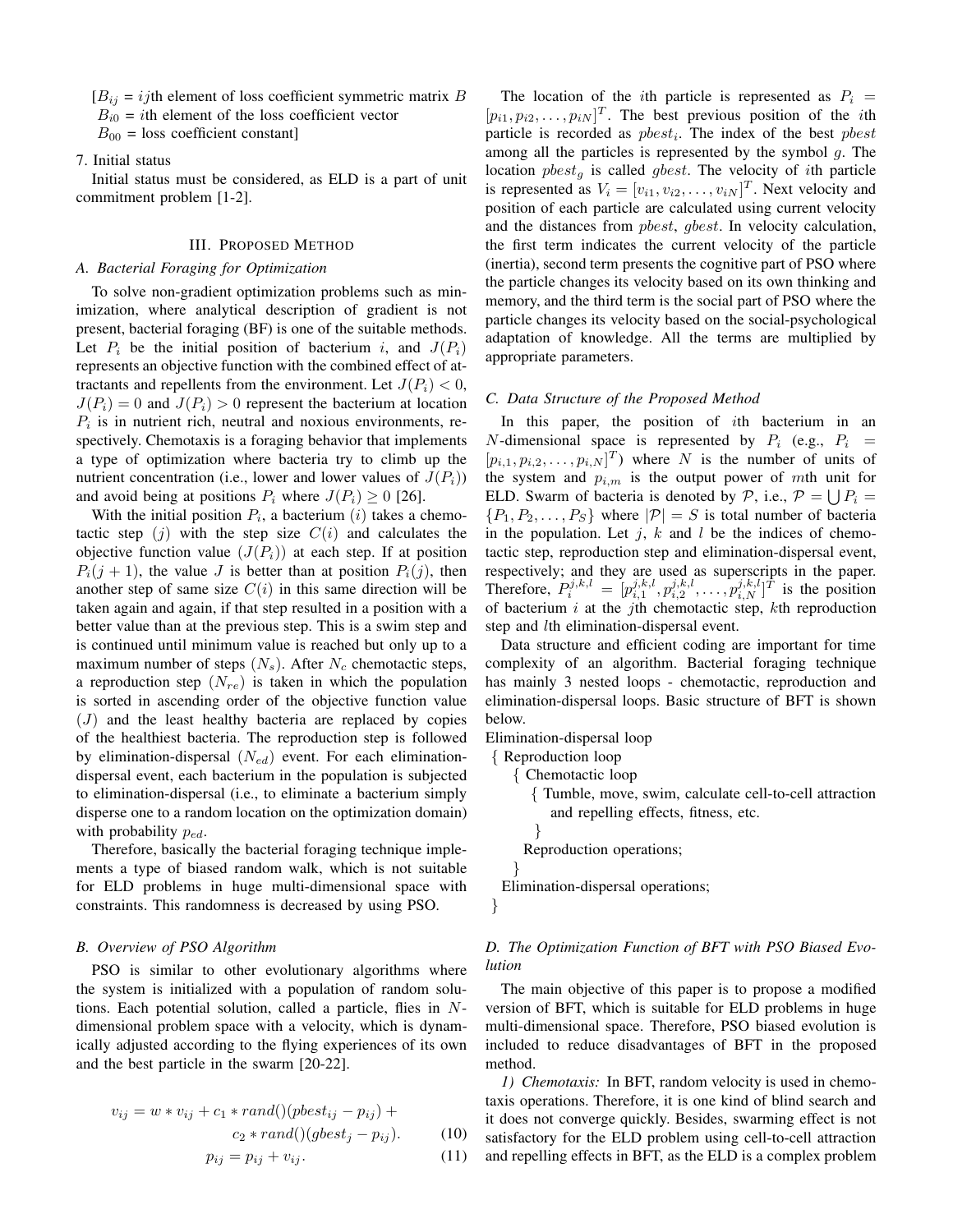in huge multi-dimensional space with constraints. Therefore, the global best location (*gbest* particle of PSO) directed/biased velocity vector is added with the random velocity in this research. In (12), first term (random velocity) helps to avoid local minima, and second term (global best biased velocity) decreases randomness and increases swarming effect in the proposed method.

Velocity and swarming:

$$
v_{i,m}^{j,k,l} = \text{random}(-1,1) +
$$
  

$$
c_2 * \text{random}(0,1)(gbest_m^{j,k,l} - p_{i,m}^{j,k,l}).
$$
 (12)

Unit vector:

$$
\hat{u}_{i,m}^{j,k,l} = \frac{v_{i,m}^{j,k,l}}{\|V_i^{j,k,l}\|} = \frac{v_{i,m}^{j,k,l}}{\sqrt{\sum_{m=1}^N (v_{i,m}^{j,k,l})^2}}.
$$
\n(13)

New position and swimming:

$$
C_i = 2.5 + 0.1 * i. \tag{14}
$$

$$
p_{i,m}^{j+1,k,l} = p_{i,m}^{j,k,l} + C_i * \hat{u}_{i,m}^{j,k,l}.
$$
 (15)

Where  $V_i^{j,k,l}$  is the modified PSO directed velocity and the normalized vector  $\hat{U}_i^{j,k,l} = [\hat{u}_{i,1}, \hat{u}_{i,2}, \dots, \hat{u}_{i,N}]^T$  of a nonzero velocity  $V_i^{j,k,l} = [\hat{v}_{i,1}, \hat{v}_{i,2}, \dots, \hat{v}_{i,N}]^T$  is a unit vector co-directional with  $V_i^{j,k,l}$ , which indicates direction of next movement.  $||V_i^{j,k,l}||$  is the norm (or length) of  $V_i^{j,k,l}$ . Unit vector is sometimes used as a synonym of the normalized vector in this paper. For the  $v_{i,m}^{j,k,l}$  calculation, first term and second term come from BFT and PSO, respectively. As  $gbest_m^{j,k,l}$  is the best cell (particle in PSO) in the swarm, the proposed method has more directed movement and swarming effect than standard BFT.  $\hat{u}_{i,m}^{j,k,l}$  is current velocity of mth available unit among total *N* units, *C<sup>i</sup>* is linear increasing step size (already sorted) and  $p_{i,m}^{j+1,k,l}$  is the new position after PSO biased evolution using the above mentioned velocity, direction and step length from previous position  $p_{i,m}^{j,k,l}$ . Considering ELD problem, if output level  $p_{i,m}^{j+1,k,l}$  is outside of valid generation range or inside of prohibited zones of unit *m*, then the nearest valid output level of unit *m* is assigned to  $p_{i,m}^{j+1,k,l}$  directly - called direct repair. The proposed linear increasing step size  $(C_i)$  helps to get better balance between local and global searching abilities. Minimum value of *C<sup>i</sup>* is 2.6 (=2.5+0.1) from prior simulation. If the new position is better than previous position, then another step of same size  $C_i$  in this same direction will be taken again and again, if that step resulted in a position with a better value than at the previous step. This is a swim step and is continued until minimum value is reached but only up to a maximum number of steps  $(N_s)$ . This represents that a cell will tend to keep moving if it is headed in the direction of increasingly favorable environments [26].

 $|D|$ 

Swarming:

$$
J_{cc}(P_i, \mathcal{P}) = \sum_{t=1}^{|\mathcal{P}|} [-d_{attract} \exp(-w_{attract}(\|\bar{P}_i - \bar{P}_t\|)^2)]
$$
  
+ 
$$
\sum_{t=1}^{|\mathcal{P}|} [h_{repellent} \exp(-w_{repellent}(\|\bar{P}_i - \bar{P}_t\|)^2)]
$$
  
= 
$$
\sum_{t=1}^{|\mathcal{P}|} [-d_{attract} \exp(-w_{attract} \sum_{m=1}^{N} (p_{i,m} - p_{t,m})^2)]
$$
  
+ 
$$
\sum_{t=1}^{|\mathcal{P}|} [h_{repellent} \exp(-w_{repellent} \sum_{m=1}^{N} (p_{i,m} - p_{t,m})^2)]
$$
(16)

where  $J_{cc}(P_i, P)$  denotes the combined cell-to-cell attraction and repelling effects for bacterium *i* at position  $P_i$  =  $[p_{i,1}, p_{i,2}, \ldots, p_{i,N}]^T$  and whole swarm of bacteria  $\mathcal{P}$  =  $\{P_1, P_2, \ldots, P_S\}$ . Mathematically  $J_{cc}$ () is an exponential function, and its value initially decreases and then increases. This cell-to-cell signaling helps cells to move toward other cells, but not too close to them [26]. *hrepellent*, *wrepellent* are height, width of the repellent and *dattract*, *wattract* are depth, width of the attractant, respectively. Therefore, the proposed method incorporates double swarming effect from PSO biased evolution and cell-to-cell signaling.

Fitness function: *N*

$$
fit_i = \sum_{m=1}^{N} \mathcal{FC}_m(p_{i,m}^{j+1,k,l}) + J_{cc}(P_i, \mathcal{P}) + Penalty.
$$
 (17)

$$
Penalty = \frac{TC}{\sum_{m=1}^{N} p_{i,m} - P_{loss}} (Error_i)^2.
$$
 (18)

$$
Error_i = \sum_{m=1}^{N} p_{i,m} - P_{loss} - D.
$$
 (19)

Where  $fit_i$  is the fitness of cell *i*. As ELD is a minimization problem, lower fitness value of  $fit<sub>i</sub>$  represents better cell/particle *i*. From the least fitness value, the best cell/particle (*gbest*) is selected for the velocity with PSO biased evolution. In the fitness function, third term is penalty for constraints and it is proportional to the square of error, *Error<sup>i</sup>* for bacterium *i*. For an equality constraint (e.g., system power balance), the error is the difference between its left and right sides. Penalty is zero when constraints are fulfilled and in that case, fitness value will be small. If the current fitness of bacterium *i* is better than the fitness of current best cell, then  $gbest^{j+1,k,l}_{m}$ will be updated by  $p_{i,m}^{j+1,k,l}$  for all dimensions. As *gbest* is selected from the best cell (least fitness value) and invalid locations are discouraged, the system converges to the location with satisfying constraints gradually.

Typically,  $TC$  is a second order polynomial for ELD. However, the system can handle higher order cost polynomials for the  $TC$  with no extra difficulty, as no extra new method or different equation is needed to handle these higher order cost polynomials, except some extra similar calculations.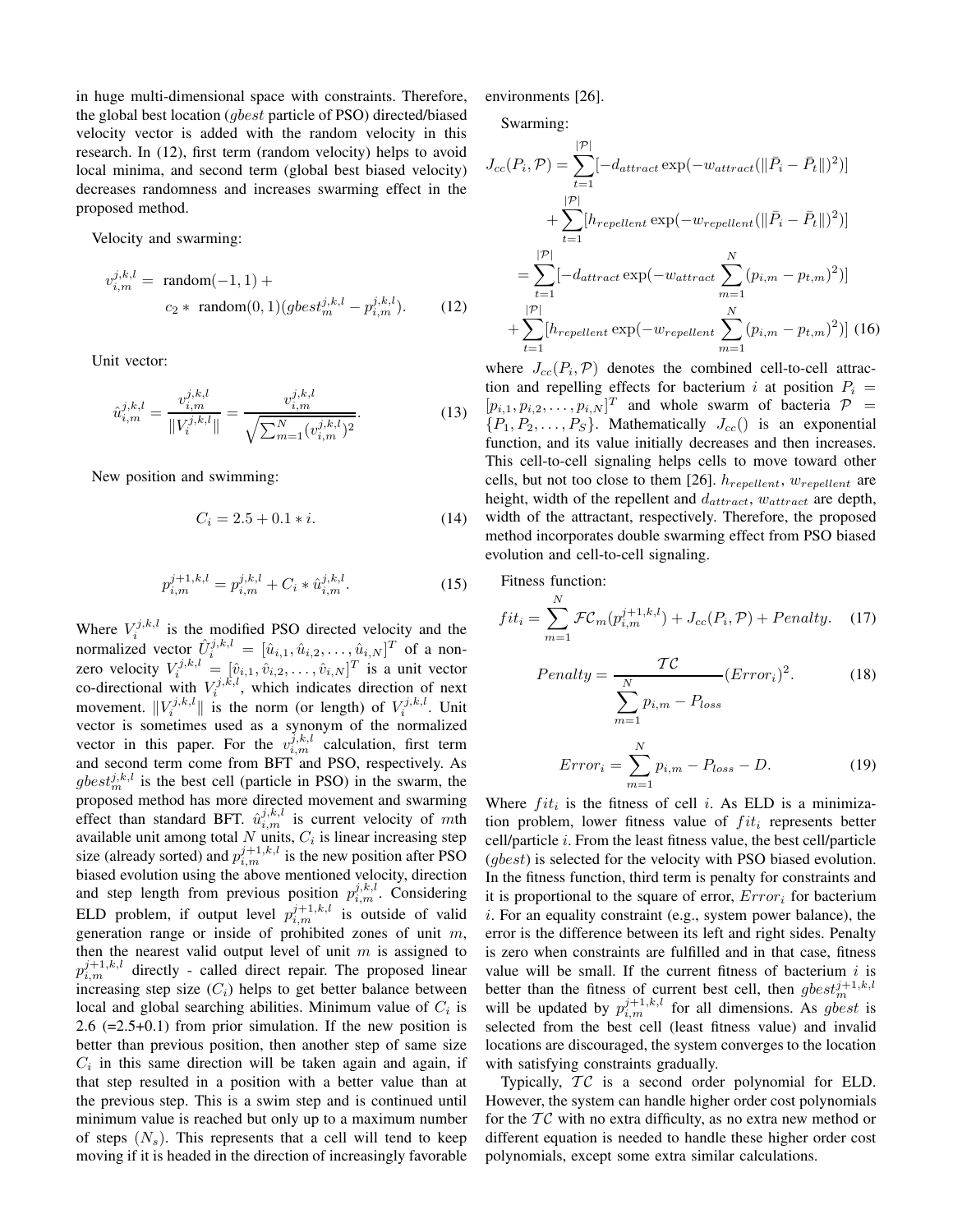|                                   | <b>PSO</b>     | <b>BFT</b>     | <b>Proposed BFT</b><br>with PSO bi-<br>ased evolution |  |  |  |  |  |  |
|-----------------------------------|----------------|----------------|-------------------------------------------------------|--|--|--|--|--|--|
| Velocity                          | Directed       | Random         | Random<br>plus<br>PSO directed                        |  |  |  |  |  |  |
| Swarming effect                   | Yes            | Yes            | <b>Yes</b>                                            |  |  |  |  |  |  |
| Attractant                        | Yes            | Yes            | Yes                                                   |  |  |  |  |  |  |
| Repellent                         | No             | Yes            | Yes                                                   |  |  |  |  |  |  |
| Unit vector                       | No             | Yes            | Yes                                                   |  |  |  |  |  |  |
| Step length                       | N <sub>0</sub> | Yes<br>(fixed) | Yes (variable)                                        |  |  |  |  |  |  |
| Swimming in the<br>same direction | N <sub>0</sub> | Yes            | <b>Yes</b>                                            |  |  |  |  |  |  |

TABLE I STRENGTH OF THE PROPOSED METHOD WITH RESPECT TO INDIVIDUAL PSO AND BFT

*2) Reproduction:* After *N<sup>c</sup>* chemotactic steps, a reproduction step is executed. In this step, the weakest  $S_r = S/2$ bacteria die and the rest  $S_r$  healthiest bacteria each split into two bacteria, which are placed at the same location. This ensures that the population of bacteria remains constant. A popular convention is to consider  $S_r$  as 50% of *S* where *S* is a positive even integer. It reduces unpromising diversity in the searching space to accelerate the process [26].

*3) Elimination-dispersal event:* Let *Ned* be the number of elimination-dispersal events. In elimination-dispersal steps, bacteria in a region may be destroyed or may disperse to a new region full of good nutrients. Each bacterium is subjected to elimination-dispersal with a probability of *ped*, where the bacterium may be dispersed into an unexplored region of environment or searching space. While this may destroy the progress achieved through the chemotactic process thus far, it may happen that the bacterium may find itself closer to new source of nutrients. It increases global searching ability. After every *N<sup>c</sup>* chemotactic steps are completed, one reproduction step is undertaken and after *Nre* reproduction steps are completed, one elimination-dispersal step is undertaken. A typical relationship among  $N_c$ ,  $N_{re}$  and  $N_{ed}$  is  $N_c > N_{re} > N_{ed}$ . Hence a bacterium will undergo several chemotactic steps before it is allowed to reproduce and the system will undergo several generations before an elimination-dispersal step is executed. Strength of the proposed BFT with PSO biased evolution is shown in Table I with respect to individual PSO and BFT. Algorithm of the proposed method is shown below.

- 1) Initialization: Generate locations of bacteria randomly; assign large value for fitness of each bacterium *ft*; assign random *gbest* and large fitness value *global*\_*f t* initially; initialize *N*, *S*, *Nc*, *Nre*, *Ned*, *ped*, *Ns*, *dattract*, *wattract*, *hrepellent*, *wrepellent* and so on.
- 2) Elimination-dispersal loop: *l*=*l*+1 (start from *l* = 0) *//Outer loop*
	- 3) Reproduction loop: *k*=*k*+1 (start from *k*=0) *//Middle loop*
		- 4) Chemotaxis loop: *j*=*j*+1 (start from *j*=0) *//Inner loop* 4.1) For *i*=1,2,*...*,*S*, take a chemotactic step for bacterium *i* as follows.
		- 4.2) Velocity with PSO biased evolution:  $v_{i,m} = \text{random}(-1,1) + \text{random}(0,1)(gbest_m - p_{i,m}),$ where *m*=1,2,*...*,*N* for all dimensions.
		- 4.3) Unit vector:  $v_{i,m} = \frac{\hat{u}_{i,m}}{\sqrt{\sum_{i}^N y_{i,j}^i}}$ , where *m*=1,2,*...*,*N* for

$$
u_{i,m} = \frac{1}{\sqrt{\sum_{m=1}^{N} (v_{i,m})^2}}, \text{ where } m=1,2,\ldots,N \text{ is a}
$$
all dimensions.

\n- 4.4) Move to new position:\n 
$$
C_i = 2.5 + 0.1 * i
$$
\n $h(i) M$  more *invariant increasing step size*\n $p_{i,m} = p_{i,m} + C_i * i_{im}$ , where  $m=1,2,\ldots,N$  for all dimensions.\n
\n- 4.5) Hande constraints:\n
	\n- (a) Generation limits:\n If  $p_{i,m} > P_i^{max}$  then  $p_{i,m} = P_i^{max}$  and If  $p_{i,m} > P_i^{max}$  then  $p_{i,m} = P_i^{max}$  and  $f(p_{i,m} > P_i^{max})$  then  $p_{i,m} = P_i^{max}$  and  $f(p_{i,m} > P_i^{max})$  when  $p_{i,m} = P_i^{max}$  and  $f(p_{i,m}) = 2, \ldots, N$  for all dimensions.\n
	\n- 4.6) Swanning and fitness:\n
		\n- similar statements of Step 4.5(a).
		\n\n
	\n- 4.7)  $J_{cc}(P_i, P) = \sum_{m=1}^{N} \sum_{m=1}^{N} [p_{i,m} - p_{t,m})^2] + \sum_{t=1}^{t=1} \sum_{m=1}^{N} [p_{i,t} - p_{t,m})^2] = \sum_{t=1}^{t=1} \sum_{m=1}^{N} \mathcal{FC}_m(p_{i,m}) + J_{cc}(P_i, P) + Penalty$ \n
	\n- 4.7) Swimming:\n
		\n- Sum\_count = 0
		\n- While  $(fit_i(P_i) < ft_i)$  and  $(Swim_count < N_s)$  is)  $Swim_count = 0$
		\n- while  $(fit_i(P_i) < ft_i)$  and  $(Swim_count < N_s)$  is)  $V_{i,m} = p_{i,m} + C_i * i_i_m$ ;  $m=1,2,\ldots,N$
		\n\n
	\n- 4.8) Update best location for PSO biased system,  $F$  is  $f$

#### *E. Constraints Management*

results and end.

Constraints management is one of the major issues of optimization. As there is a set of physical and operational constraints inherent in the ELD problem, the generated power level of a new location may not satisfy all the constraints. In the proposed method, direct repair and penalty are applied to handle constraints. Generation limit, ramp rates and prohibited zones are straight forward constraints, and they are directly managed by assigning the nearest valid generation level immediately if any limit of a unit is violated - called direct repair. System power balance, including network losses, is handled by penalty. It is already mentioned that *Error* is the difference between its left and right sides of system power balance equation and the system converges to the location with satisfying the constraint gradually. This penalty can also handle transmission constraint; however, this constraint is not included in this paper. If spinning reserve is violated at any scheduling period, the system suffers from deficiency in units. Then, available decommitted units are forced to turn on randomly until it is satisfied. Spinning reserve is an important constraint for reliable operations and it is usually fulfilled in unit commitment scheduling.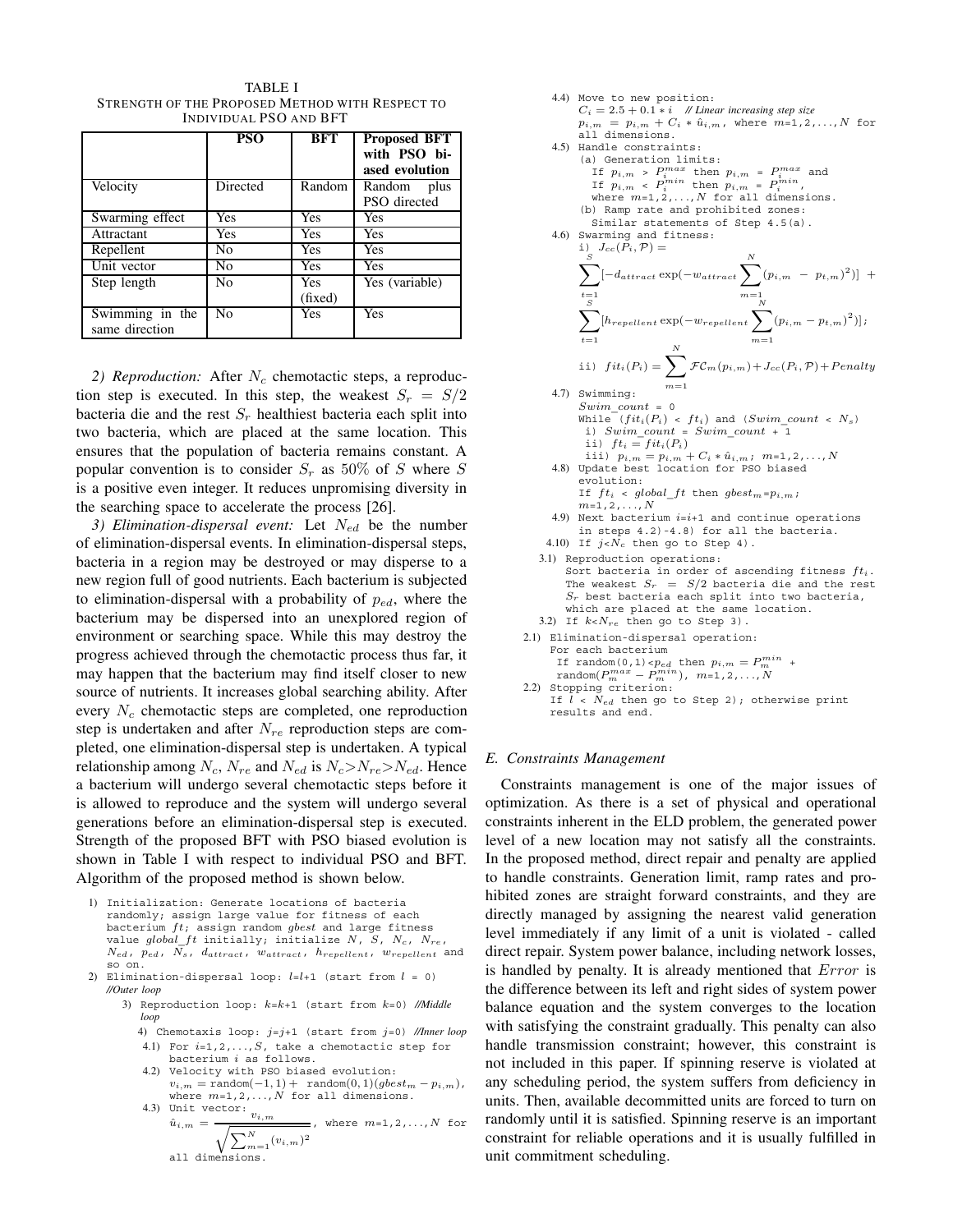| Unit   | $a_i$  | $b_i$  | $c_i$                 | $_{\Gamma}$ $_{\Gamma}$ | Dmnn | $D^{0}$ | $RUR_i$ | $RDR_i$ | Prohibited zones   |
|--------|--------|--------|-----------------------|-------------------------|------|---------|---------|---------|--------------------|
| name   | $(\$)$ | (S/MW) | (\$/MW <sup>2</sup> ) | MW)                     | (MW) | (MW     | (MW/h)  | (MW/h)  | (MW)               |
| Unit 1 | 240    | 7.0    | 0.0070                | 500                     | 100  | 440     | 80      | 120     | [210 240][350 380] |
| Unit 2 | 200    | 10.0   | 0.0095                | 200                     | 50   | 170     | 50      | 90      | [90 110][140 160]  |
| Unit 3 | 220    | 8.5    | 0.0090                | 300                     | 80   | 200     | 65      | 100     | [150 170][210 240] |
| Unit 4 | 200    | 11.0   | 0.0090                | 150                     | 50   | 150     | 50      | 90      | [80 90][110 120]   |
| Unit 5 | 220    | 10.5   | 0.0080                | 200                     | 50   | 190     | 50      | 90      | [90 110][140 150]  |
| Unit 6 | 90     | 12.0   | 0.0075                | 120                     | 50   | -10     | 50      | 90      | [75 85][100 105]   |

TABLE II UNITS' CHARACTERISTICS OF 6-UNIT SYSTEM

| v.<br>ъ<br>г |  |
|--------------|--|
|              |  |

COMPARISON OF TEST RESULTS OF 6-UNIT SYSTEM USING DIFFERENT METHODS

| Method                | <b>Success</b>           | <b>Total cost</b> |           |           |           |          | <b>Execution time</b> |         |  |
|-----------------------|--------------------------|-------------------|-----------|-----------|-----------|----------|-----------------------|---------|--|
|                       | $(\%)$                   | <b>Best</b>       | Worst     | Average   | Variation | Max.     | Min.                  | Average |  |
|                       |                          | $(\$)$            | (S)       | (\$)      | $(\%)$    | $(\sec)$ | (sec)                 | (sec)   |  |
| Proposed BFT with PSO | 100                      | 15.439.45         | 15.441.26 | 15.439.86 | 0.0117    | 6.92     | 4.83                  | 6.12    |  |
| <b>BFT</b>            | 100                      | 15.455.65         | 15.489.61 | 15,466.30 | 0.2197    | 5.98     | 4.46                  | 5.32    |  |
| <b>PSO[15]</b>        |                          | 15,450.00         | 15.492.00 | 15,454.00 | 0.27      |          |                       | 14.89   |  |
| GА                    | $\overline{\phantom{a}}$ | 15.459.00         | 15.524.00 | 15,469.00 | 0.42      |          |                       | 41.58   |  |

 $\overline{\phantom{a}}$  $\overline{\phantom{a}}$  $\overline{\phantom{a}}$  $\overline{\phantom{a}}$  $\overline{\phantom{a}}$  $\overline{\phantom{a}}$  $\overline{\phantom{a}}$  $\overline{\phantom{a}}$ 

*,*

## *F. Stopping Criterion*

An iterative method is stopped running when there is no significant improvement in the solution or the maximum number of iterations is reached. In this study, the stopping criterion is the maximum number of iterations, i.e., *Ned* elimination-dispersal iterations, *Nre* reproduction iterations for each elimination-dispersal step and *N<sup>c</sup>* chemotactic iterations for each reproduction step. It is already mentioned that the typical relationship among  $N_c$ ,  $N_{re}$  and  $N_{ed}$  is  $N_c > N_{re} > N_{ed}$ . Depending on the problem size and constraints, values of *Nc*, *Nre*, *Ned* and *S* should be chosen. Very large values of the above parameters spend much longer execution time with a slight improvement of solution quality.

#### IV. SIMULATION RESULTS

All calculations have been run on Intel(R) Celeron(TM) 2.60 GHz CPU, 1 GB RAM, Windows XP OS and C/C++ compiler. One standard data set (e.g., 6-unit system) is used to compare with other popular methods. Attributes of the proposed BFT with PSO biased evolution by trial and error for ELD are as follows:

 $S = 10$ ,  $N_c = 40$ ,  $N_{re} = 15$ ,  $N_{ed} = 10$ ,  $p_{ed} = 0.25$ ,  $N_s$ = 10, *dattract* = 1000, *wattract* = 0.0020, *hrepellent* = 1000, *wrepellent* = 0.0100, and *c*2 = 2.5.

Input data are collected from 6-unit system. The system consists of 26 buses and 46 transmission lines. Input data are shown in Table II and *B* coefficients (base capacity 100 MVA) for network losses are given below [15].

|                                                                             | 0.0017             | 0.0012    | 0.0007    | $-0.0001$ | $-0.0005$ | $-0.0002$ |  |  |  |  |
|-----------------------------------------------------------------------------|--------------------|-----------|-----------|-----------|-----------|-----------|--|--|--|--|
| $B_{ij} =$                                                                  | 0.0012             | 0.0014    | 0.0009    | 0.0001    | $-0.0006$ | $-0.0001$ |  |  |  |  |
|                                                                             | 0.0007             | 0.0009    | 0.0031    | 0.0000    | $-0.0010$ | $-0.0006$ |  |  |  |  |
|                                                                             | $-0.0001$          | 0.0001    | 0.0000    | 0.0024    | $-0.0006$ | $-0.0008$ |  |  |  |  |
|                                                                             | $-0.0005$          | $-0.0006$ | $-0.0010$ | $-0.0006$ | 0.0129    | $-0.0002$ |  |  |  |  |
|                                                                             | $-0.0002$          | $-0.0001$ | $-0.0006$ | $-0.0008$ | $-0.0002$ | 0.0150    |  |  |  |  |
| $B_{i0} = 1.0e^{-3}[-0.3908 - 0.1297 \ 0.7047 \ 0.0591 \ 0.2161 - 0.6635],$ |                    |           |           |           |           |           |  |  |  |  |
|                                                                             | $B_{00} = 0.0056.$ |           |           |           |           |           |  |  |  |  |

Test results using different methods are shown in Table III. The best, worst and average findings of the proposed method are reported together with cost variation as a percentage of the best solution. Constraints, including ramp rate, network losses, prohibited zones, are considered here. It always converges and variation is tolerable. For more than sufficient iterations, best, worst and average results are near about the same and the variation is negligible. Average cost and execution time of 10 runs are near to the best result. These facts strongly demonstrate the robustness of the proposed BFT with PSO biased evolution for the ELD problem. Percentage of success, maximum execution time and minimum execution time were not reported for GA and PSO in [15].

Fig. 1 shows the movement of the best bacterium visually using the proposed BFT with PSO biased evolution. Initially, values are frequently changed in all dimensions (6-dimension as 6-unit system); however, the change is relatively smaller near to the final generations. It indicates a fine tuning of the searching space. Table IV shows the comparison of the proposed method to popular methods (e.g., GA and PSO reported in [15], new PSO and local random search (NPSO-LRS) reported in [18], and standard BFT alone) considering the generated best output. According to Tables III and IV, the proposed BFT with PSO biased evolution provides the lowest cost and fastest schedule where all the constraints are fulfilled.

Fig. 2 shows swarm behavior of all the bacteria. Data are collected after end of each elimination-dispersal loop and the



Fig. 1. Movement of the best bacterium (6-unit system).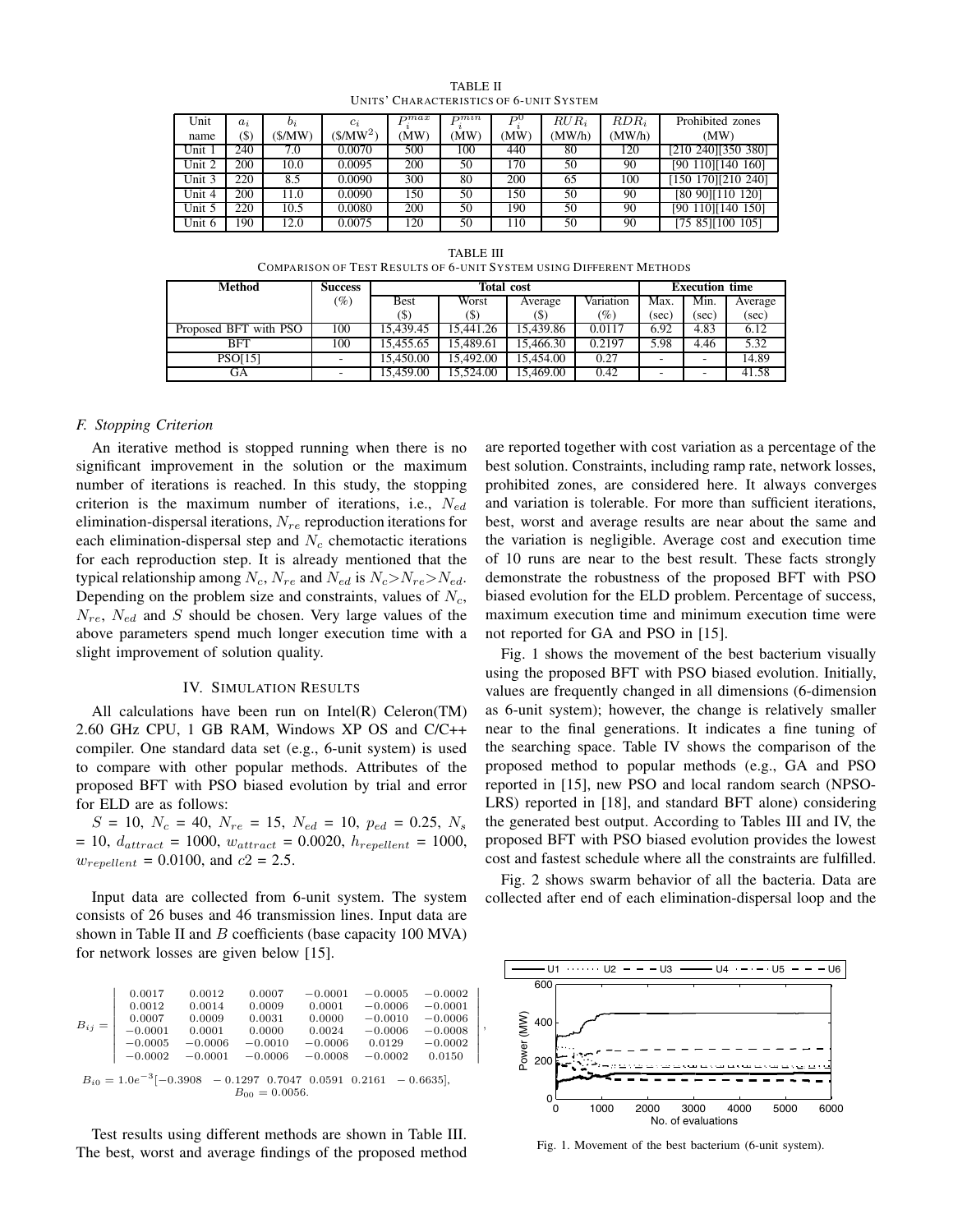|                                   | GА            | <b>PSO</b>    | NPSO-LRS      | <b>BFT</b> | Proposed BFT with | $P_i$ - $P_i^0$          | Inside/outside of        |
|-----------------------------------|---------------|---------------|---------------|------------|-------------------|--------------------------|--------------------------|
|                                   | method $[15]$ | method $[15]$ | method $[18]$ | method     | PSO method        |                          | prohibited zones         |
| Unit $1$ (MW)                     | 474.807       | 447.497       | 446.960       | 448.688    | 450.129           | 10.129                   | Outside                  |
| Unit $2 \, (MW)$                  | 178.636       | 173.322       | 173.394       | 164.007    | 173.623           | 3.623                    | Outside                  |
| Unit $3 \, (MW)$                  | 262.208       | 263.474       | 262.344       | 263.156    | 260.607           | 60.607                   | Outside                  |
| Unit $4 \, (MW)$                  | 134.282       | 139.059       | 139.512       | 131.657    | 139.489           | $-10.511$                | Outside                  |
| Unit $5$ (MW)                     | 151.903       | 165.476       | 164.709       | 197.039    | 159.697           | $-30.303$                | Outside                  |
| Unit $6$ (MW)                     | 74.181        | 87.128        | 89.016        | 71.488     | 91.507            | $-18.493$                | Outside                  |
| Network loss (MW)                 | 13.0217       | 12.9584       | 12.936        | 13.0054    | 12.0525           |                          |                          |
| Total generated power (MW)        | 1276.0300     | 1276.0100     | 1275.94       | 1276.0339  | 1275.0524         | ۰                        |                          |
| Load demand (MW)                  | 1263.00       | 1263.00       | 1263.00       | 1263.00    | 1263.00           |                          |                          |
| Error (MW)                        | 0.0083        | 0.0516        | 0.004         | 0.0285     | 0.0001            | ۰                        |                          |
| Cost(S)                           | 15.459.00     | 15,450.00     | 15.450.00     | 15,455.65  | 15,439.45         | $\overline{\phantom{a}}$ | $\overline{\phantom{a}}$ |
| Note: '' indicates not applicable |               |               |               |            |                   |                          |                          |

TABLE IV COMPARISON OF BEST OUTPUTS OF 6-UNIT SYSTEM USING DIFFERENT METHODS

Note: '-' indicates not applicable

graph is plotted for 8 sets of data for simplicity. Initially they are random and then they are concentrating together gradually.

The proposed BFT with PSO biased evolution is superior to other mentioned methods because (a) the proposed method shares many common parts of GA; however, the proposed hybrid method, which consists of BFT and PSO, has better information sharing and conveying mechanisms than GA; (b) the proposed method incorporates both BFT and PSO effects in movement to converge quickly by making early jumps (with respect to PSO) from local minima; (c) it increases swarming, as it has double swarming effect; (d) it reduces randomness of standard BFT, as PSO biased evolution is included here; and (e) it has better balance between local and global searching abilities.

Execution time depends on algorithm, computer configuration and efficient program coding. It is already mentioned that the proposed method is less random than standard BFT, it has more swarming effect than BFT and PSO, and it converges very quickly. Besides, it satisfies constraints easily. The proposed method is implemented in C/C++ efficiently and run on a modern system. Therefore, the proposed method is the fastest among all the mentioned methods. This fact is reflected in Table III. It is promising and robust. Convergence of the proposed method is shown in Fig. 3.

Therefore, the above simulation results demonstrate the effectiveness of the proposed method in handing economic dispatch with all practical constraints. This method is practically applicable in unit commitment problems after real load forecasting, as its execution time is few seconds (for each hour dispatch calculations) and existing several-hour ahead load



Fig. 2. Swarm behavior.

forecasting methods are very popular in recent days. Besides, the proposed method is a generalized optimization method. Thus it can easily handle a new system of higher order cost functions where new constraints may be included or any existing constraint may be relaxed according to operators' demand.

# V. CONCLUSION

This paper introduces modified BFT with PSO biased evolution for ELD to have better economic output levels of generators. In this study, the primary contribution is the appropriate introduction of BFT by incorporating the best bacterium in velocity to reduce randomness and to increase swarming effect. The proposed BFT has better information sharing and conveying mechanisms than other evolutionary methods. Advantages of the proposed method are discussed below.

- It is an improved version of standard BFT.
- It has less random property than standard BFT.
- It can handle constraints and higher order cost polynomials (both convex and non-convex) easily without extra concentration/effort.
- The proposed method is general and other methods (e.g., ELD for non-smooth cost functions, non-convex cost functions and so on) are just subsets of the proposed method.
- It does not need much memory.
- It is very fast.

To evaluate the proposed method properly, it should be mentioned that in this study, one more vector is added in velocity calculation. Thus it needs slightly more memory than standard BFT; however, it is quite acceptable for the solution



Fig. 3. Convergence of the proposed BFT with PSO biased evolution.